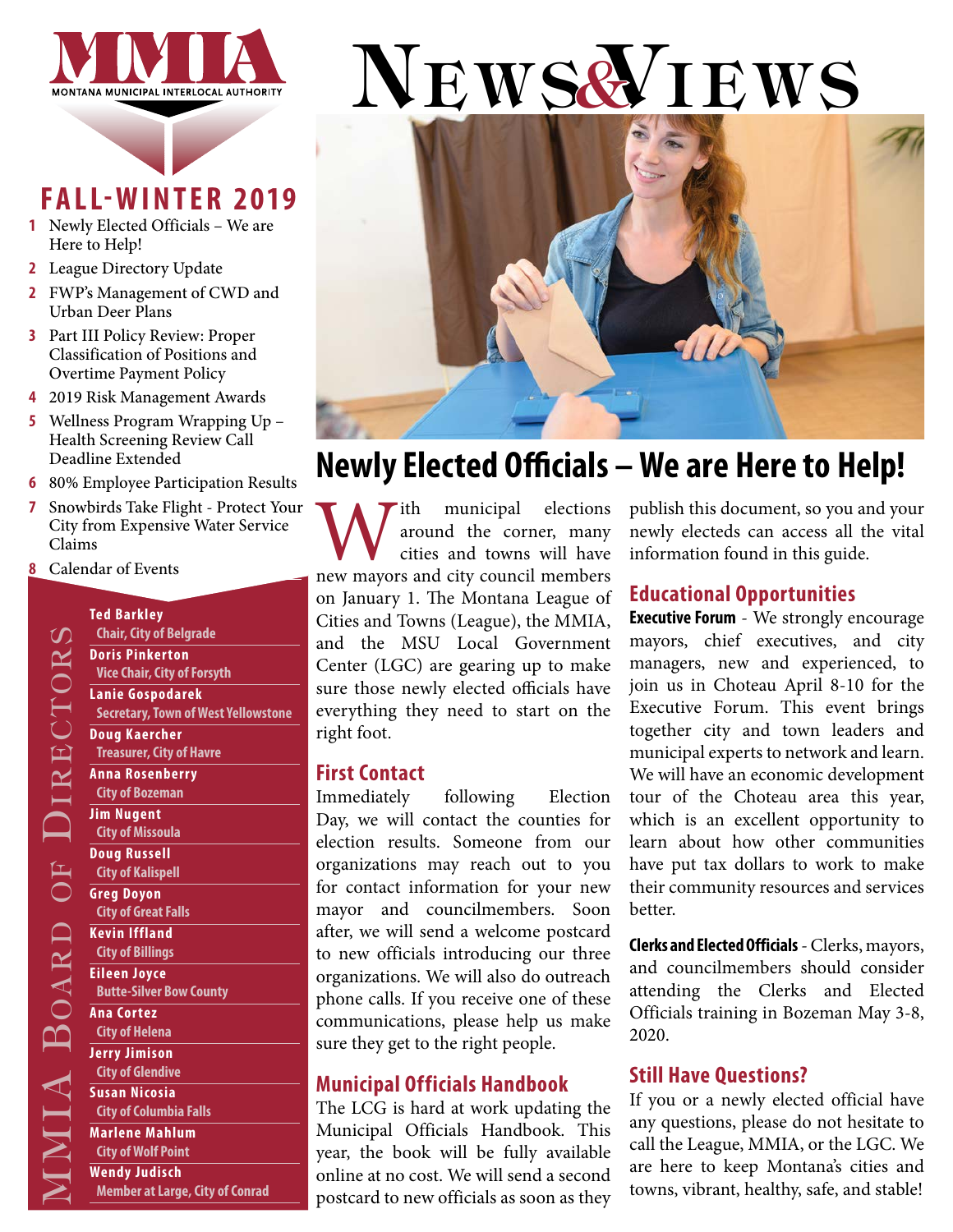### <span id="page-1-0"></span>**Directory of Montana Municipal Officials Update**

The League and MMIA will soon begin<br>
compiling the Directory of Montana<br>
Municipal Officials. The directory<br>
comes out in the spring of 2020. To offer this compiling the Directory of Montana Municipal Officials. The directory invaluable tool to our members, we need your city/ town's information.

The data we are looking for includes updates on items such as mayor, city council, and department head information including, names, phone numbers, and email addresses. We will also be verifying office hours, council meetings dates, website addresses, and more.

We will reach out to you soon to begin collecting information

Your municipal resource organizations are hard at work for you, and we appreciate any time you take to help us compile the most complete and correct information possible. **■**





### **FWP's Management of CWD and Urban Deer Plans**

*By Greg Lemon, Communication & Education Division Administrator , Montana Fish Wildlife and Parks*

With chronic wasting disease present in Montana's wild deer herds, Montana Fish, Wildlife and Parks is taking strides to address management of the disease and determine where it exists on the landscape.

FWP's surveillance efforts for CWD started in 2017 in southcentral Montana. The surveillance work was targeted to places where neighboring states or provinces had found CWD in their wild herds. This work shifted to the Hi-Line in 2018 and to southeast Montana in 2019.

However, the discovery of CWD in the urban deer herd in Libby made it obvious the disease does exist in other areas.

CWD is a progressive, always-fatal disease affecting the nervous system of deer, elk and moose. FWP has identified the disease in wild deer along the Hi-Line in northern Montana, south of Billings and in the Libby area.

There is no known transmission of CWD to humans. The Centers for Disease Control and Prevention recommends that hunters harvesting a deer, elk, or moose from an area where CWD is known to be present have their animal



tested for CWD prior to consuming the meat, and to not consume the meat if the animal tests positive.

It is believed that artificial aggregation of deer, such as in an urban setting or at a high-valued food source, like an alfalfa field, could promote the spread of the disease.

FWP has long encouraged communities with urban deer populations to manage their herds to avoid high-densities, which can promote disease spread, and human conflict. Additionally, we work to communicate to the public about the legal and biological consequences of feeding deer. We have worked successfully with many communities around Montana to establish urban deer plans, which include management objectives, culling operations or even limited hunting opportunities.

For more information on CWD, please see our website at  $fwp,mt.gov/CWD$ . If you are interested in discussing an urban deer planning process, please contact Quentin Kujala with the FWP wildlife division at (406) 444-5672. **■**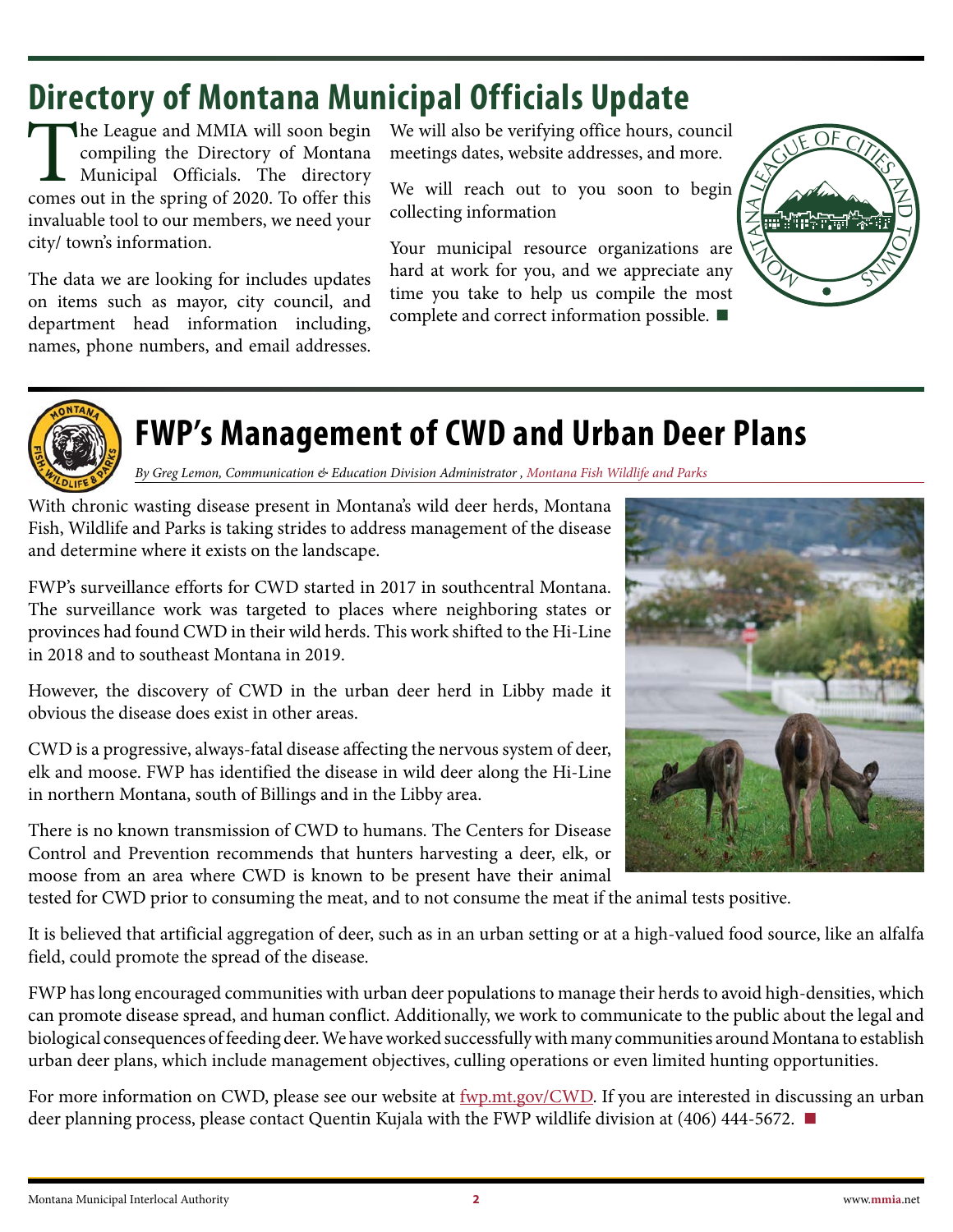<span id="page-2-0"></span>

### **Part III Policy Review: Proper Classification of Positions and Overtime Payment Policy**

*By Angela Simonson, PHR, SHRM-CP, Human Resource Consultant*

**Positions are classified as either non-exempt or exempt from overtime.** Any position can be classified as non-exempt and be subject to earning overtime pay for all hours worked over 40 per week. Per wage and hour from overtime. Any position can be classified as non-exempt and be subject to earning overtime pay regulations, non-exempt staff who work over 40 hours in an established seven (7) day work week must be paid 1.5 times for all hours worked beyond 40. Holiday and Leave time is not considered worked time for purposes of overtime calculation. Collective Bargaining Agreements (CBA) and employer policies may require overtime if an employee is PAID for more than 40 hours in a work week. In these cases, Holiday and Leave time does count for purposes of overtime calculation. Please refer to the City/ Town policy handbook and if unionized, any applicable CBA to determine how overtime is calculated for nonexempt staff.

To be classified as exempt, a position must pass salary and duties tests. The salary test is the first step in determining whether a position can qualify to be exempt from overtime. Currently the salary threshold is \$455/week (\$23,660 annualized). As of January 1, 2020 this amount increases to \$684/week (\$35,568 annualized). If an employee is not paid a salary of this amount or greater, they cannot be classified as exempt. If an employee is paid on a salary basis at or above this level, the position then needs to pass a duties test prior to being classified as exempt.

Job titles do not determine exempt status. In order for an exemption to apply, an employee's salary and job duties must meet all requirements set by the Department of Labor. To pass the duties test a position must be a "white-collar"

job and pass tests for one of the following categories of positions: executive, administrative, professional, computer employees, outside sales or highly compensated employees. To learn more about the duties tests, visit www.dol.gov/ whd/overtime and reference the fact sheets. Exemption status cannot apply to "blue-collar" workers who perform work involving repetitive operations with their hands, physical skill and energy. Such positions must be classified as non-exempt.

[Feel free to contact me](mailto:asimonson%40mmia.net%20?subject=) with questions at asimonson@mmia.netaor 406-495-7017. **■**

### **DO YOU WANT MORE MMIA NEWS?**

You can sign up to receive the quarterly newsletter by contacting Janel Favero, MMIA Communication Specialist, at [jfavero@mmia.net](mailto:jfavero%40mmia.net?subject=). When signing up for this quarterly communication, you may elect to receive it electronic, hard copy, or both. This is a great way for you to stay up-to-date

on upcoming events, policy changes, and information on how we are working to serve Montana's municipalities.

[If you would like to view our p](https://www.mmia.net/news-events/archive/)ast issues archive, visit mmia.net/news-events/archive/. **■**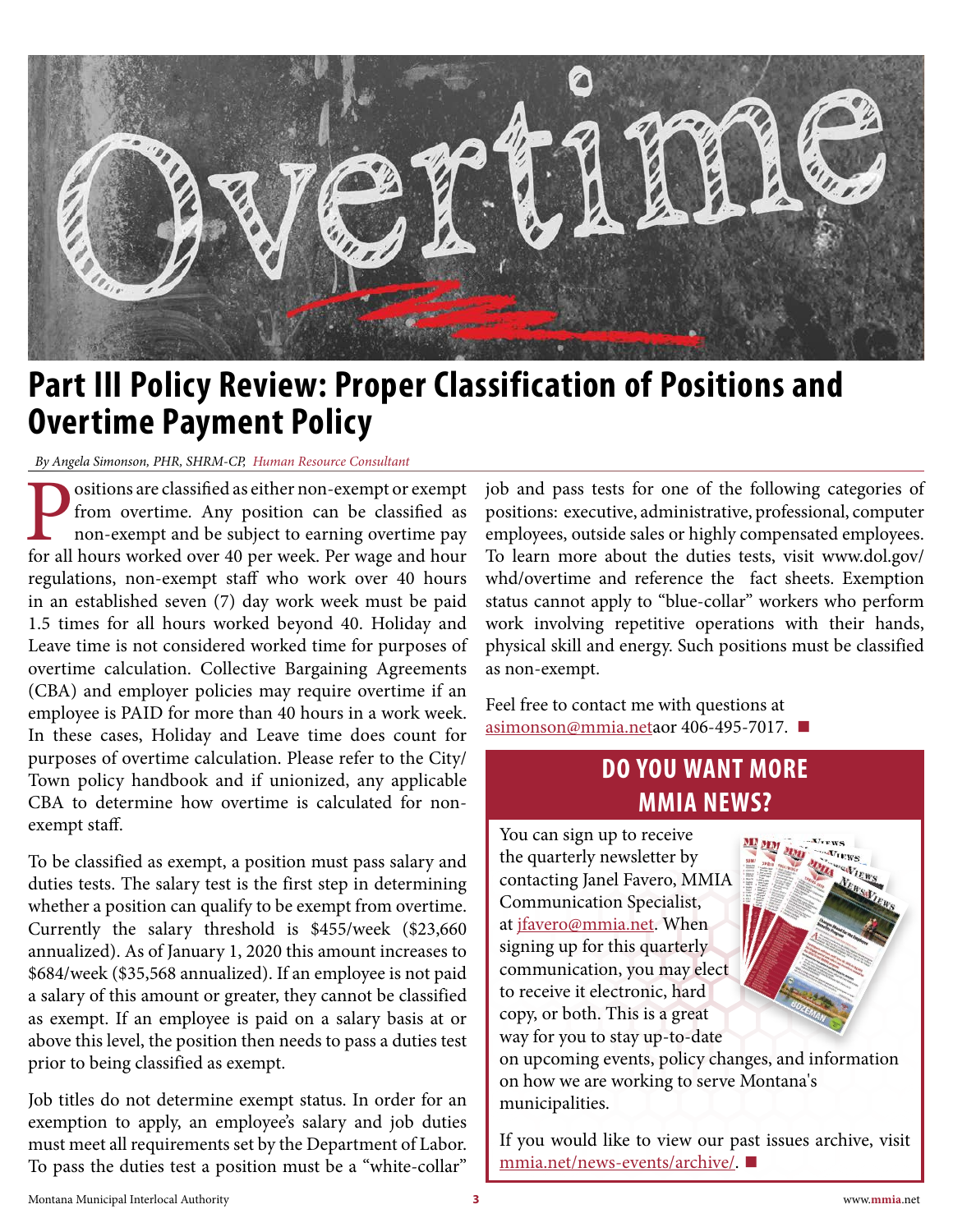## <span id="page-3-0"></span>**2019 Risk Management Awards**

### **Bob Worthington Risk Management Achievement Award**

ongratulations to the City of Conrad for earning the 2019 Bob Worthington Risk Management Award! Your efforts benefit not only the City of Conrad, but the membership of the MMIA. Thank you for setting an example of proactive risk management for cities and towns.

#### **Nomination**

"The City of Conrad has recently reviewed and restructured our Safety Committee as a pro-active approach to not only meet the mandated requirements but as a personal commitment to our employees and the taxpayers. We are now holding at least quarterly safety meetings within each department utilizing the Safety Manual from MMIA for topics. Records of each meeting are kept and any injuries that are reported are posted at each department's headquarters. To ensure the confidentiality of the employee we have established a coding system on the posted report for each employee. Each department is assisting the other by reporting any suspected deficiencies to the pertinent department head for follow-up. We all know that we cannot be everywhere so many eyes make the



*From left: Conrad Finance Officer: Agnes Fowler and Conrad Mayor Wendy Judisch*

process work seamlessly throughout the entire City. Each department supplies their employees with the necessary equipment such as ear plugs, safety shirts for the public works department; the office staff at City Hall was able to pick their own chair to eliminate discomfort for the many hours they are seated. The police department is supplied with bullet proof vests along with many other safety items. Each department is doing their part to keep their employees safe. We all know that no matter how proactive you are sometimes things just happen.However, you must be able to look in the mirror and know you did the best you could to prevent and educate."

#### **Additional Information**

The intent of this award is to identify a person, group, department or member that has demonstrated an exceptional effort to manage risk or prevent losses. The award can acknowledge risk management efforts within any of our coverage programs: Liability, Workers' Compensation, Property or Employee Benefits.

Nominations are not only a great way to recognize exceptional work, but also encourages members to learn from each other in regards to effective risk management efforts.

Nominations are accepted from MMIA members and MMIA staff, with the winner announced during the annual Montana League of Cities and Towns Conference. Make your nomination today by completing the nomination form located on the MMIA Website>Risk Management>BWRMAA.

*Continued on Page 5...*

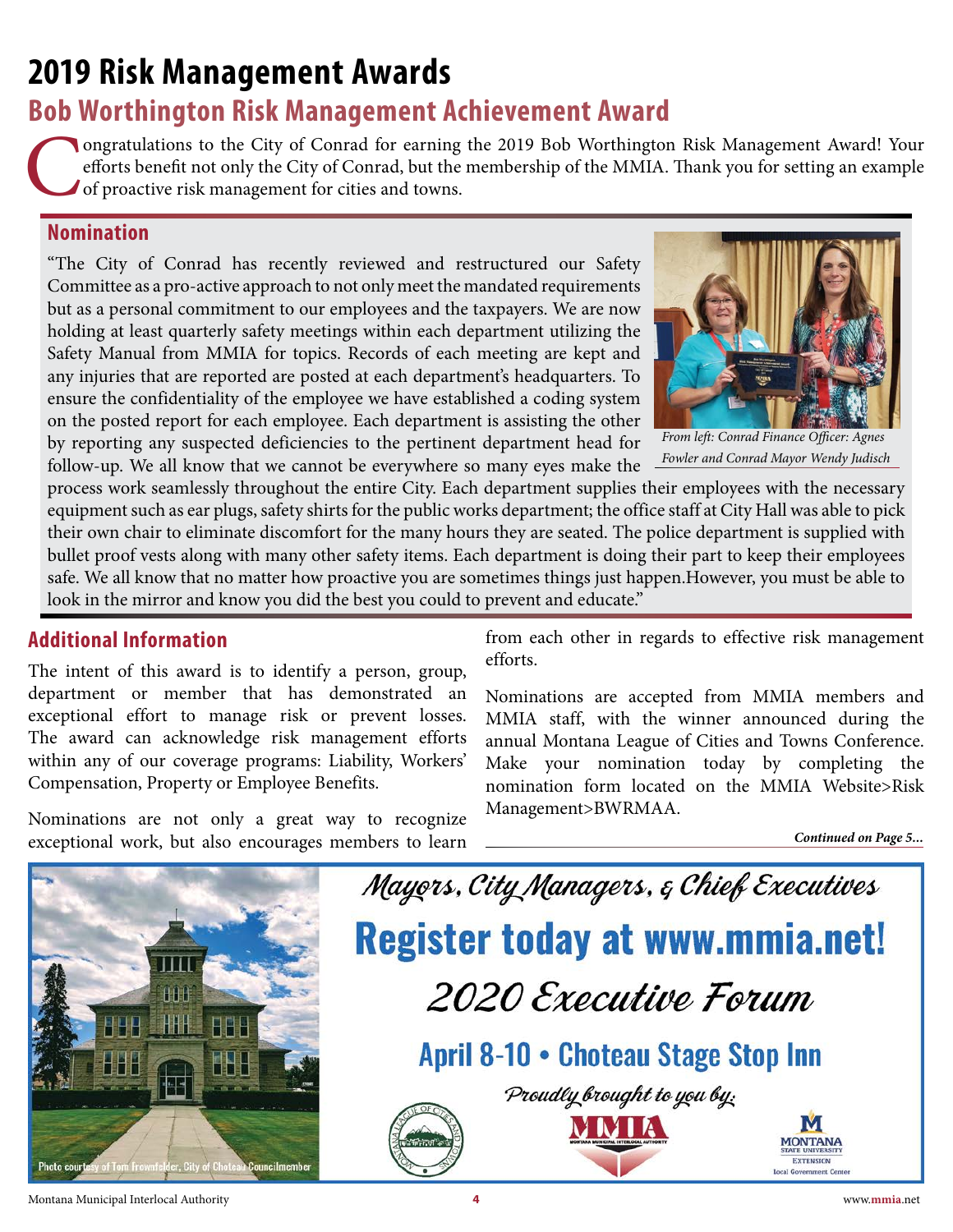### <span id="page-4-0"></span>**2019 Loss Control Awards**

**Lach year the MMIA awards members with the lowest claim expenditures/number of employees for the previous five-year** period in the First Class Cities, Second Class Cities, Third Class Cities and Towns in the Liability and Workers' Compensation programs.

Members with low incurred expenditures can represent significant cost savings not only to the municipality itself, but also to the entire MMIA pool.

#### **Loss Control Awards for the Liability Program: Loss Control Awards for the Workers Compensation**

**First Class Cities** Havre

**Second Class Cities** Anaconda-Deer Lodge

**Towns** Culbertson

**Third Class Cities** Three Forks

**Program:**

**First Class Cities** Great Falls

**Second Class Cities** Miles City

**Third Class Cities** Big Timber

**Towns** Chester **■**

### **Wellness Program Wrapping Up – Health Screening Review Call Deadline Extended**

ongratulations on a successful year engaging in wellness! The 2019 program is wrapping up. Here are a few things you need to know as the year comes to a close.

#### **Health Screening Review Call**

The deadline to do the Health Screening Review

Call has been extended. This was due to a bottleneck of people who had screenings in late September combined with those who had earlier screenings but waited until the last minute to do their follow up calls. **Health Screening Review Calls must be completed by November 15th.**



**Video and Quiz**

N

N

The video deadline has not been extended. The video and quiz were available May through September. The video is still available at [www.mmiaEB.net](https://www.mmiaEB.net) to view for informational purposes, but will no longer qualify participants for an incentive.

#### **80% Employee Participation**

To see a list of which cities/towns made 80% participation, visit [www.mmiaEB.net/wellness](https://www.mmiaEB.net/wellness) or see page 6.

#### **Wellness Incentive Gift Cards**

Wellness incentives will be sent to cities and towns in the form of physical Visa gift cards. As in past years, the cards will go to the clerk or benefit coordinator along with a list of recipients.



With the extended deadline, we are working to get gift cards out as soon as possible. We hope to have them to you before the end of the year.

#### **Thank You!**

Thank you for all you do to support and encourage employees to participate in the wellness program! This program is essential to keeping participants healthy and managing the bottom line of your selffunded health plan. **■**

 $\sqrt{1+|B|}$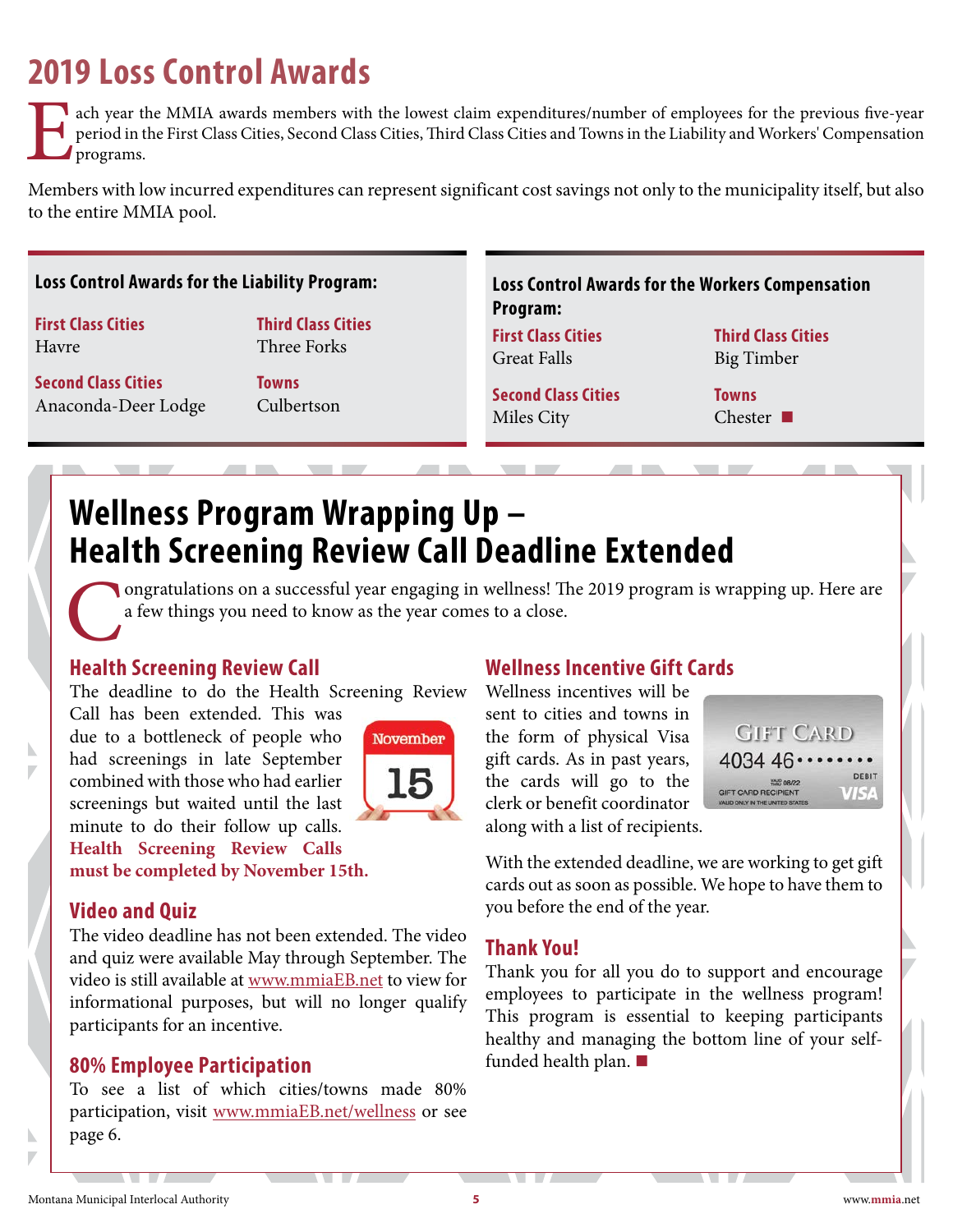### <span id="page-5-0"></span>**80% Employee Participation Results**

For members that had at least 80% of employees get health screenings, then everyone in that city/town who got a health screening earns an extra \$50. If your city or town didn't make 80% this year, we can help you make a plan to succeed next year. Contact Employee Benefits at [ebgroup@mmia.net](mailto:ebgroup%40mmia.net?subject=) or go to [www. mmiaeb.net/wellness](http://www. mmiaeb.net/wellness) for more information.



| Member                 | <b>Results</b> |
|------------------------|----------------|
| Anaconda-Deer<br>Lodge | 42%            |
| <b>Baker</b>           | 29%            |
| Belgrade               | 70%            |
| <b>Belt</b>            | 100%           |
| Big Sandy              | 0%             |
| Boulder                | 33%            |
| <b>Bozeman</b>         | 82%            |
| Bridger                | 0%             |
| <b>Broadus*</b>        | 100%           |
| <b>Cascade</b>         | 100%           |
| Chester*               | 80%            |
| <b>Chinook</b>         | 88%            |
| Choteau                | 82%            |
| <b>Circle</b>          | 100%           |
| Colstrip               | 56%            |
| Columbia Falls         | 72%            |
| Columbus               | 46%            |
| <b>Conrad</b>          | 86%            |
| Culbertson             | 0%             |
| Cut Bank               | 41%            |
| Deer Lodge             | 53%            |
| Denton                 | 0%             |
| Dillon                 | 61%            |
| Drummond               | 100%           |
| Dutton                 | 0%             |
| East Helena*           | 80%            |
| <b>Ekalaka</b>         | 100%           |

N

 $\overline{V}$ 

N D

ħ Γ

| Member          | <b>Results</b> | <b>Member</b>          | <b>Results</b> | City/Town                        | <b>Results</b> |
|-----------------|----------------|------------------------|----------------|----------------------------------|----------------|
| Anaconda-Deer   |                | <b>Ennis</b>           | 100%           | <b>Plains</b>                    | 88%            |
| 42%<br>Lodge    | <b>Eureka</b>  | 100%                   | Plentywood     | 0%                               |                |
| Baker           | 29%            | <b>Fairfield</b>       | 100%           | Poplar                           | 0%             |
| Belgrade        | 70%            | Forsyth                | 100%           | Red Lodge                        | 76%            |
| <b>Belt</b>     | 100%           | <b>Fort Benton</b>     | 100%           | <b>Ronan</b>                     | 100%           |
| Big Sandy       | 0%             | <b>Fort Peck</b>       | 100%           | Roundup                          | 100%           |
| Boulder         | 33%            | Fromberg               | 50%            | Saco                             | 0%             |
| <b>Bozeman</b>  | 82%            | Glasgow                | 67%            | <b>Scobey</b>                    | 100%           |
| Bridger         | 0%             | Glendive               | 50%            | <b>Shelby</b>                    | 88%            |
| <b>Broadus*</b> | 100%           | <b>Great Falls</b>     | 73%            | Sheridan                         | 100%           |
| Cascade         | 100%           | <b>Harlem</b>          | 83%            | Sidney                           | 46%            |
| Chester*        | 80%            | <b>Harlowton</b>       | 100%           | Stanford                         | 0%             |
| <b>Chinook</b>  | 88%            | <b>Havre</b>           | 82%            | <b>Stevensville</b>              | 100%           |
| <b>Choteau</b>  | 82%            | Helena                 | 58%            | <b>Sunburst</b>                  | 100%           |
| <b>Circle</b>   | 100%           | Hot Springs*           | 100%           | <b>Superior</b>                  | 100%           |
| Colstrip        | 56%            | <b>Joliet</b>          | 100%           | <b>Terry</b>                     | 80%            |
| Columbia Falls  | 72%            | Kalispell              | 67%            | Thompson Falls                   | 45%            |
| Columbus        | 46%            | Lewistown              | 63%            | <b>Three Forks</b>               | 100%           |
| Conrad          | 86%            | Libby                  | 48%            | <b>Townsend</b>                  | 100%           |
| Culbertson      | 0%             | Lima                   | 100%           | <b>Twin Bridges</b>              | 100%           |
| Cut Bank        | 41%            | Livingston             | 53%            | Virginia City                    | 0%             |
| Deer Lodge      | 53%            | Malta                  | 67%            | <b>West Yellowstone</b>          | 86%            |
| Denton          | 0%             | Manhattan <sup>*</sup> | 80%            | White Sulphur Springs            | 20%            |
| Dillon          | 61%            | Medicine Lake          | 0%             | Whitefish                        | 86%            |
| <b>Drummond</b> | 100%           | Miles City             | 53%            | Whitehall                        | 0%             |
| Dutton          | 0%             | <b>MMIA</b>            | 89%            | <b>Wibaux</b>                    | 100%           |
| East Helena*    | 80%            | Moore                  | 0%             | <b>Wolf Point</b>                | 50%            |
| <b>Ekalaka</b>  | 100%           | Nashua                 | 0%             | *First time meeting $\geq 80\%!$ |                |
|                 |                |                        |                |                                  |                |

| Member                 | <b>Results</b> | City/Town                        | <b>Results</b> |  |  |
|------------------------|----------------|----------------------------------|----------------|--|--|
| <b>Ennis</b>           | 100%           | <b>Plains</b>                    | 88%            |  |  |
| <b>Eureka</b>          | 100%           | Plentywood                       | 0%             |  |  |
| <b>Fairfield</b>       | 100%           | Poplar                           | 0%             |  |  |
| <b>Forsyth</b>         | 100%           | Red Lodge                        | 76%            |  |  |
| <b>Fort Benton</b>     | 100%           | <b>Ronan</b>                     | 100%           |  |  |
| <b>Fort Peck</b>       | 100%           | Roundup                          | 100%           |  |  |
| Fromberg               | 50%            | Saco                             | 0%             |  |  |
| Glasgow                | 67%            | <b>Scobey</b>                    | 100%           |  |  |
| Glendive               | 50%            | <b>Shelby</b>                    | 88%            |  |  |
| <b>Great Falls</b>     | 73%            | Sheridan                         | 100%           |  |  |
| <b>Harlem</b>          | 83%            | Sidney                           | 46%            |  |  |
| <b>Harlowton</b>       | 100%           | Stanford                         | 0%             |  |  |
| <b>Havre</b>           | 82%            | <b>Stevensville</b>              | 100%           |  |  |
| Helena                 | 58%            | <b>Sunburst</b>                  | 100%           |  |  |
| Hot Springs*           | 100%           | <b>Superior</b>                  | 100%           |  |  |
| <b>Joliet</b>          | 100%           | <b>Terry</b>                     | 80%            |  |  |
| Kalispell              | 67%            | <b>Thompson Falls</b>            | 45%            |  |  |
| Lewistown              | 63%            | <b>Three Forks</b>               | 100%           |  |  |
| Libby                  | 48%            | <b>Townsend</b>                  | 100%           |  |  |
| Lima                   | 100%           | <b>Twin Bridges</b>              | 100%           |  |  |
| Livingston             | 53%            | Virginia City                    | 0%             |  |  |
| Malta                  | 67%            | <b>West Yellowstone</b>          | 86%            |  |  |
| Manhattan <sup>*</sup> | 80%            | White Sulphur Springs            | 20%            |  |  |
| Medicine Lake          | 0%             | <b>Whitefish</b>                 | 86%            |  |  |
| Miles City             | 53%            | Whitehall                        | 0%             |  |  |
| <b>MMIA</b>            | 89%            | <b>Wibaux</b>                    | 100%           |  |  |
| Moore                  | 0%             | <b>Wolf Point</b><br>50%         |                |  |  |
| Nashua                 | 0%             | *First time meeting $\geq 80\%!$ |                |  |  |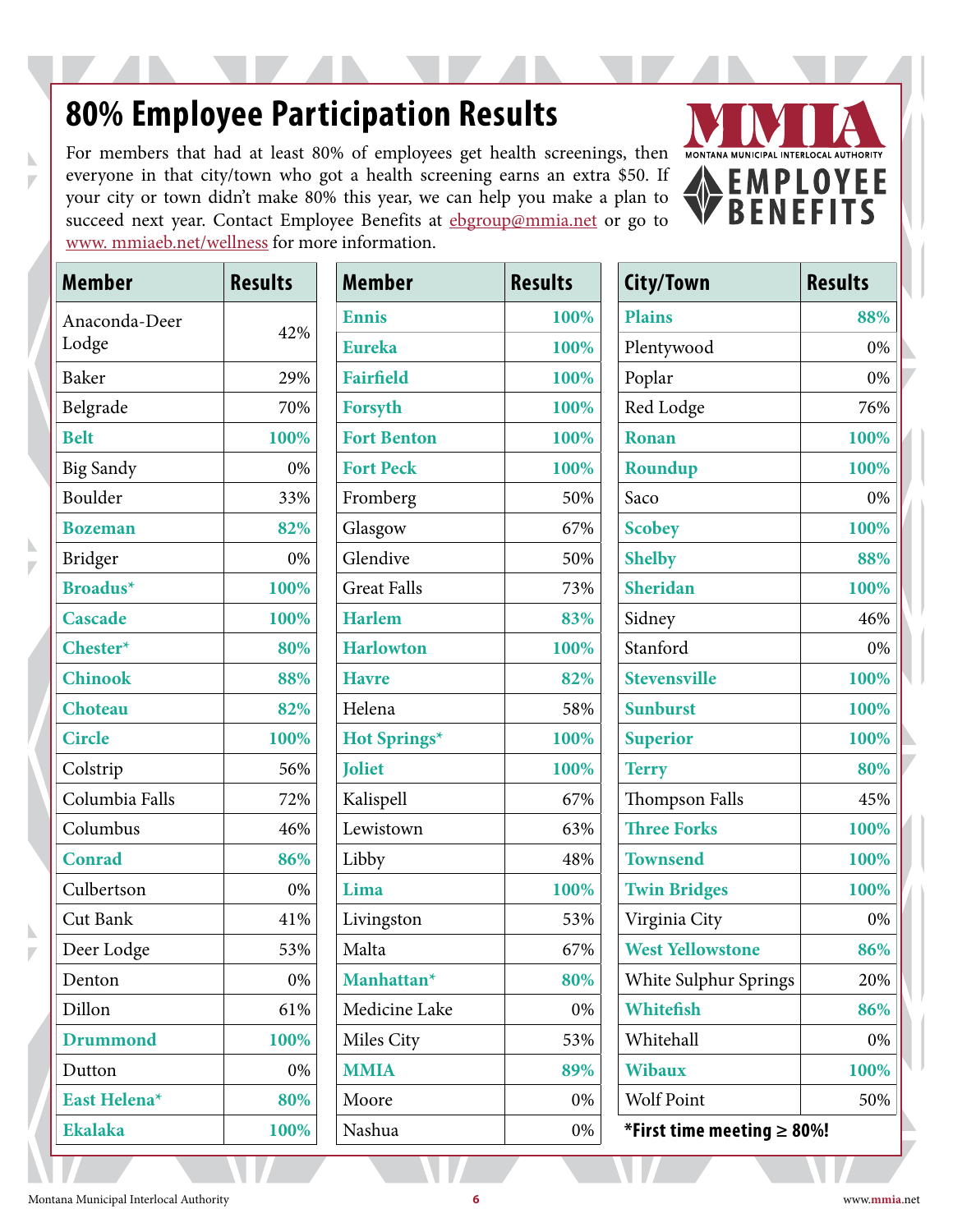### <span id="page-6-0"></span>**Snowbirds Take Flight - Protect Your City from Expensive Water Service Claims**

*By Mark Gauthier, Liability/Property Claims Adjuster*

Soon your snowbirds will be flying south. Sometimes snowbirds turnoff their nests' heat, take flight, and assume that the water service termination falls on the municipality. Snowbirds figure that if the City/Town terminates the water service as requested, there will be no problem. Should a problem arise, however, usually, you are the first to be blamed for that problem.

Frequently, these assumptions result in frozen pipes and flooded property once pipes begin to thaw. Usually, the result turns into a significant water damage claim against the municipality, which typically includes mold issues due to discovering the problem several months down the road. The restoration costs of the water damage usually are tens of thousands of dollars to the property owner and sometimes the municipality, should the property owner prevail on a claim.

Your best plan of executing a water service request is to document the request and transfer the responsibility of verifying its completion back onto the property owner. Now might be a good time to review your policy and procedures as to how you manage snowbirds and water service termination and reactivation requests. The following are some suggestions to take into consideration.

All water service termination or activation should be made in writing; this way, there is no confusion as to what is requested. We recommend you create a Service Request Form template, which must include the current date and service location, and the day when the turn on/off is to take place. The form should also include the property owner's forwarding information to contact the property owner should a problem be discovered in their absence. A work order should be initiated in response to the request, and the written request should remain on file.

As you are aware, termination or reactivation of water service takes place at the curb stop, which is usually located within the City/Town right-of-way. The only control that you have is turning the curb stop valve. It is very difficult to determine a successful shutoff or reactivation at the curb stop without actually entering the property.

#### **Now, what do you do?**

You should require in writing that a property representative be present at the time of the turn on/off to verify its completion. Document the name of the property owner/



representative who is on-site at the time of executing the service on the work order. The employee who completed the work order should note the date and time when the request is completed on the work order, and file the work order so that it can be easily retrieved for reference should a problem occur.

If a property representative cannot be present when the service is being activated or terminated, execute the work order, and then provide prompt written notice to the property owner verifying the date in which water service was terminated or activated. The notice should instruct the property owner to confirm that the executed request was successful; this in turn places notice back onto the property owner that it is the property owner's responsibility to verify that the water service has been successfully completed.

City water departments are encouraged by the MMIA to remind homeowners to shut off water internally at the supply valve and drain pipes accordingly to prepare for the winter months.

Once water is reintroduced to the property at the homeowner's request, the water valve can be turned back on.

These suggestions might seem to impose more responsibilities onto your public works department and its employees, but the intent is to transfer the risk back onto the property owner. Your customers' water service terminations or reactivations requests are for the sole benefit of the property owner. A benefit in which the property owner should take responsibility and verify the activity is complete is in the their property's best interest. Thorough, accurate, and complete documentation upfront benefits both you and your customer. and will drastically reduce the amount of time that you spend diffusing a potentially volatile situation should a problem arise. **■**